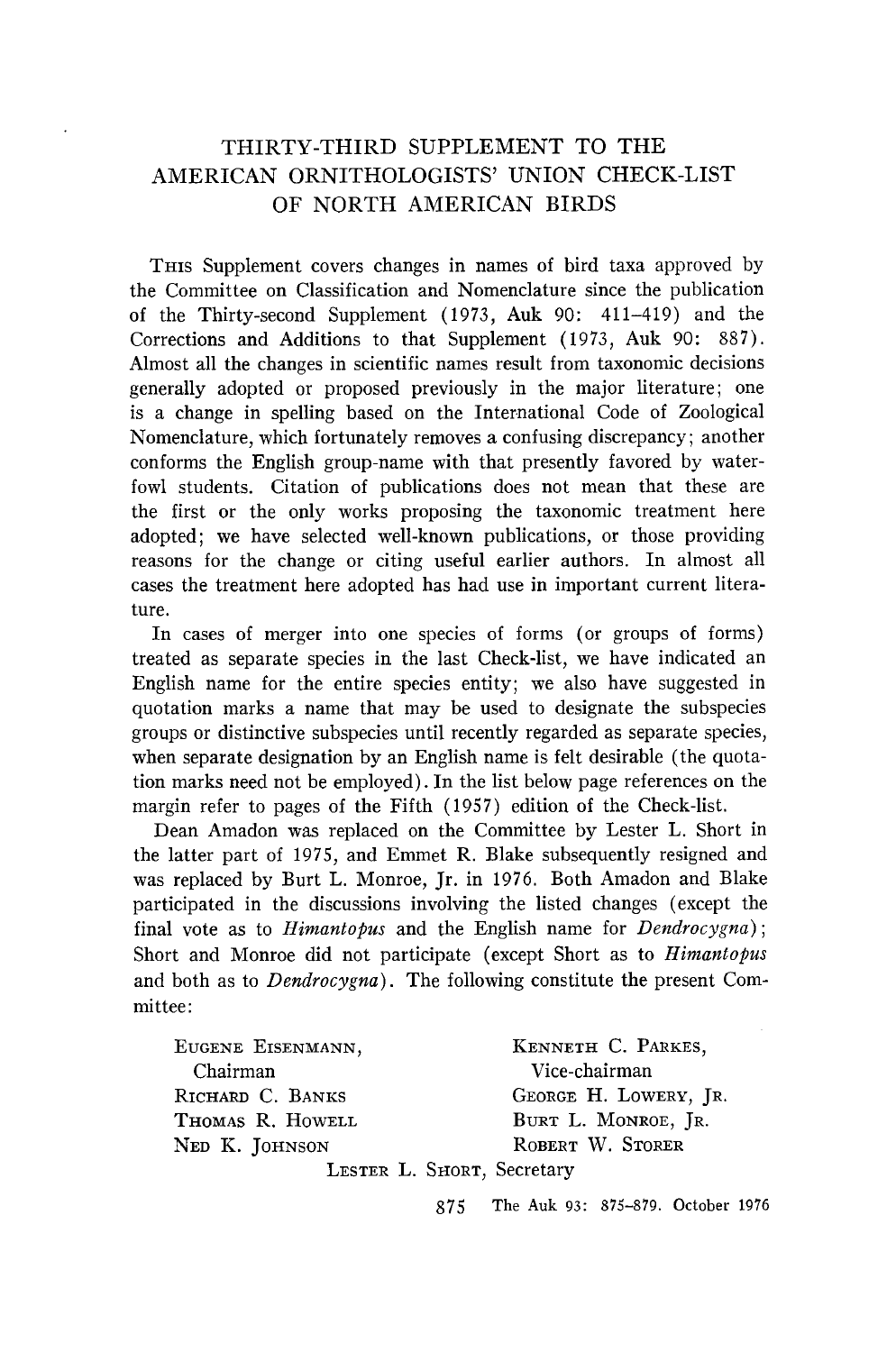## LIST OF CHANGES

**Pages** 

- **43-44 Butorides virescens is considered conspecific with Butorides striatus (breeding from Panama through much of South America and warmer parts of the**  Old World), and on the first reviser principle Butorides striatus (Linnaeus) **becomes the specific name (see Payne 1974, Bull. Brit. Ornithol. Club 94: 81-88; cf. Parkes 1955, Ann. Carnegie Mus. 33: 289). Butorides striatus is to be included as the binomen of all subspecies of the virescens group. The English name Green Heron is retained for the combined species, with "Northern Green Heron" available to distinguish the virescens group, and "Striated Green Heron" the striatus group.** 
	- **63**  Branta nigricans is considered a subspecies of Branta bernicla (see Palmer **1976, Handbook North Amer. Birds, vol. 2: 244-250; Johnsgard 1975, Waterfowl North America: 149-159; Delacour and Mayr 1945, Wilson Bull. 57: 3-55). B. nigricans becomes B. bernicla nigricans. The English name for the species remains Brant, but "Black Brant" remains available for nigricans.**
- **68-70, 646 The English name for the subfamily Dendrocygninae (possibly only a tribe) becomes Whistling-Ducks, and the group-name Whistling-Duck replaces "Tree Duck" in the English name of all species of the genus Dendrocygna: D. autumnalis becomes Black-bellied Whistling-Duck; D. bicolor, Fulvous Whistling-Duck; D. arborea, West Indian Whistling-Duck; and D. viduata, White-faced Whistling-Duck. This conforms with the preference among waterfowl students in America and the Old World (Scott 1961, A Coloured Key to the Wildfowl of the World: 34; Delacour 1965, Waterfowl of the World, vol. 1: 27-49; Johnsgard 1975, Waterfowl of North America: 41-50; Palmer 1976, Handbook North Amer. Birds, vol. 2: 8, 15-37).** 
	- **101**  Ictinia misisippiensis reverts to its correct spelling Ictinia mississippiensis, **thus removing the confusion resulting from the adoption of the "original" but incorrect spelling in the fourth edition of the A.O.U. Check-list. The erroneous spelling "Misisippiensis" (appearing only once) in the original description of Wilson's American Ornithology, vol. 3, p. 80 (1811), was an "inadvertent error" (probably the printer's), as is clearly evident from the original publication itself, hence to be corrected [Intern. Code Zool. Nomenclature Article 32(a) (ii) and (c), 1961, as amended 1972]. On the page containing the original description, on the plate, and on pages 81 and 82 (four times) the species is called "Mississippi Kite," and in the beginning of the same volume (p. xvi), in the table designated "Index," Wilson corrected the textual misspelling of the scientific name, as follows: "Mississippi Kite . . . Falco Mississippiensis . . . 80." The volume was published as a unit (not in fascicles); other errors were also corrected in this "Index" (see Faxon 1901, Auk 18: 216-218). Further confirmation that Wilson intended mississippiensis as the correct spelling is found in volume 6 of the same work (1812), where his "List of Land Birds of the United States" includes: "Mississippi Kite, F. Mississippiensis iii. 80." For over a century that was the spelling universally used.**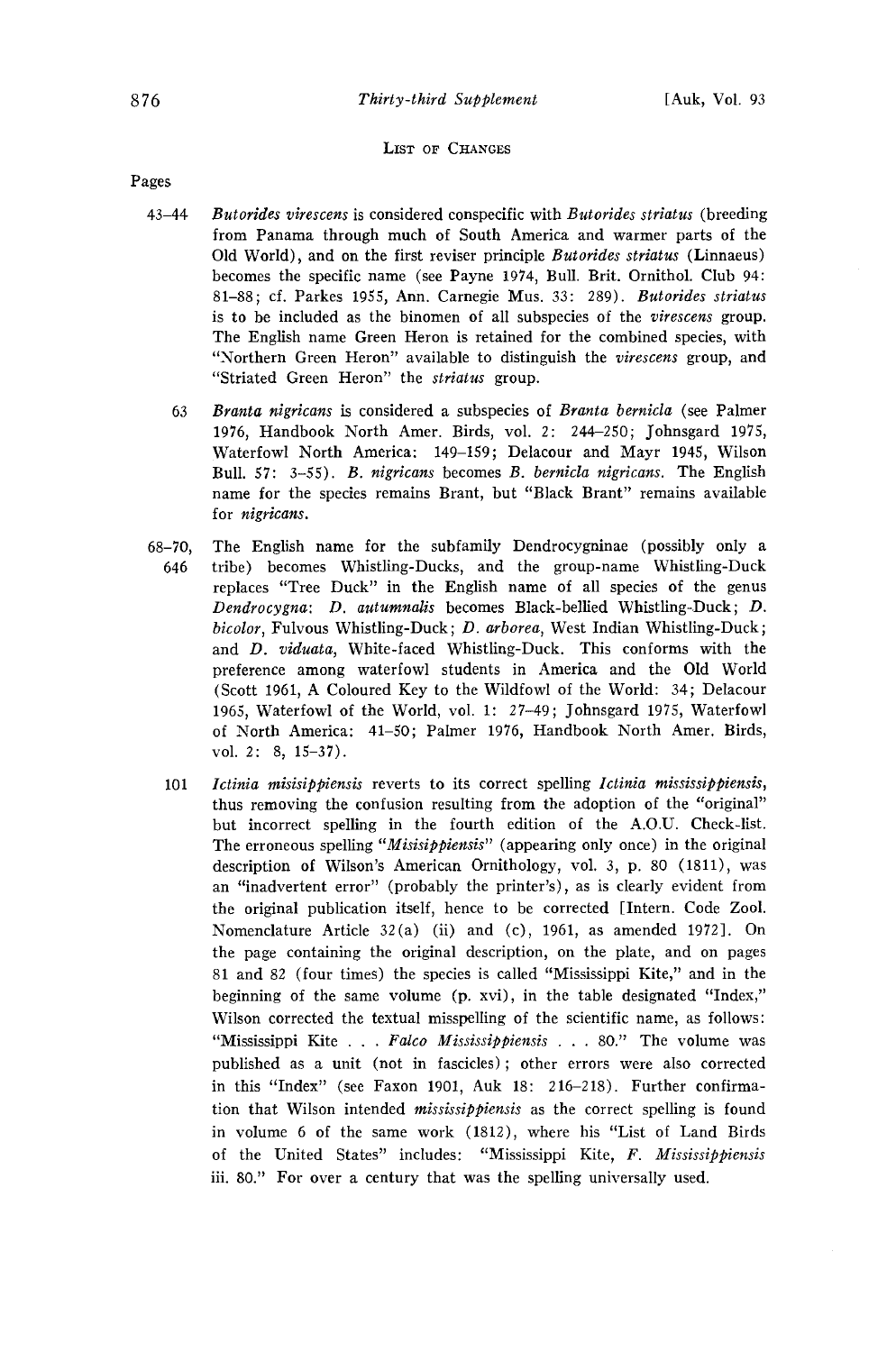- 209 Himantopus mexicanus becomes H. mexicanus mexicanus, as knudseni of **Hawaii and melanurus of southern South America are considered conspecific (see Berger 1972• Hawaiian Birdlife: 92; Hellmayr and Conover 1948, Field Mus. Nat. Hist. Zool. Ser. 13• part 1, No. 3: 212, note 2). (Conspecificity of these forms with the Old World H. himantopus, proposed by various writers, needs further study.) The English name of the New World species remains Black-necked Stilt.**
- **240-241 Thalasseus and Hydroprogne are merged in the genus Sterna, but are**  retained as subgenera (see Moynihan 1959, Amer. Mus. Novitates No. **1928; Voous 1960, Atlas of European Birds; Vaurie 1965, Birds of the Palearctic Fauna Non-Passeriformes: 490; Mayr and Short 1970, Publ. Nuttall Ornithol. Club No. 9: 49). Thalasseus maximus and T. m. maximus become Sterna maxima and Sterna m. maxima. Thalasseus elegans**  becomes Sterna elegans. Thalasseus sandvicensis and T. s. acuflavidus become Sterna sandvicensis and Sterna s. acuflavida. Hydroprogne caspia **becomes Sterna caspia.**
- **282-283 Speotyto is merged in the genus Athene, but is retained as a subgenus (see Voous op. cit., Mayr and Short op. cit.: 51-52). Speotyto cunicularia and its included subspecies become respectively Athene cunicularia, Athene**  c. hypugaea, and Athene c. *floridana*.
- **316-318, 320 Centurus and Asyndesmus are merged in the genus Melanerpes (see Mayr and Short op. cit.: 56-57; Peters 1948, Checklist of Birds of the World, vol. 6; Meyer de Schauensee 1966• Species of birds of South America: 223-224. Centurus carolinus becomes Melanerpes carolinus (with**  subspecies zebra, carolinus, perplexus, and harpaceus). Centurus aurifrons becomes *Melanerpes aurifrons* (with subspecies *incanescens* and *aurifrons*). **Centurus uropygialis becomes Melanerpes uropygiaIis (with subspecies uropygialis, albescens, cardonensis, and brewsteri). Asyndesmus lewis becomes Melanerpes lewis.**
- **323-329 Dendrocopos is merged in the genus Picoides (see Short 1971• Bull. Amer. Mus. Nat. Hist. 145: 109-114; Delacour 1951• Auk 68: 49-51; cf. Goodwin 1968, Bull. Brit. Mus. (Nat. Hist.): 28). Dendrocopos villosus becomes Picoides villosus (with subspecies septentrionalis, terraenovae, monticola,**  villosus, audubonii, sitkensis, picoideus, harrisi, hyloscopus, leucothorectis, **and icastus). Dendrocopos pubescens becomes Picoides pubescens (with subspecies glacialis, nelsoni, medianus, pubescens, leucurus, gairdnerii, and turati). Dendrocopos scalaris becomes Picoides scalaris (with subspecies scalaris, cactophilus, symplectus, eremicus, and lucasanus). Dendrocopos nuttallii becomes Picoides nuttallii. Dendrocopos arizonae becomes Picoides arizonae (with included subspecies arizonae). Dendrocopos borealis becomes Picoides borealis (with subspecies borealis, and hylonomus). Dendrocopos albolarvatus becomes Picoides albolarvatus (with subspecies albolarvatus**  and gravirostris).
	- **331 Campephilus principalis becomes C. principalis principalis, as bairdii of Cuba is considered conspecific (see Peters 1948, Check-list of Birds of the World, vol. 6: 231; Bond 1957, Check-list of Birds of West Indies: 103; Mayr and Short op. cit.: 58).**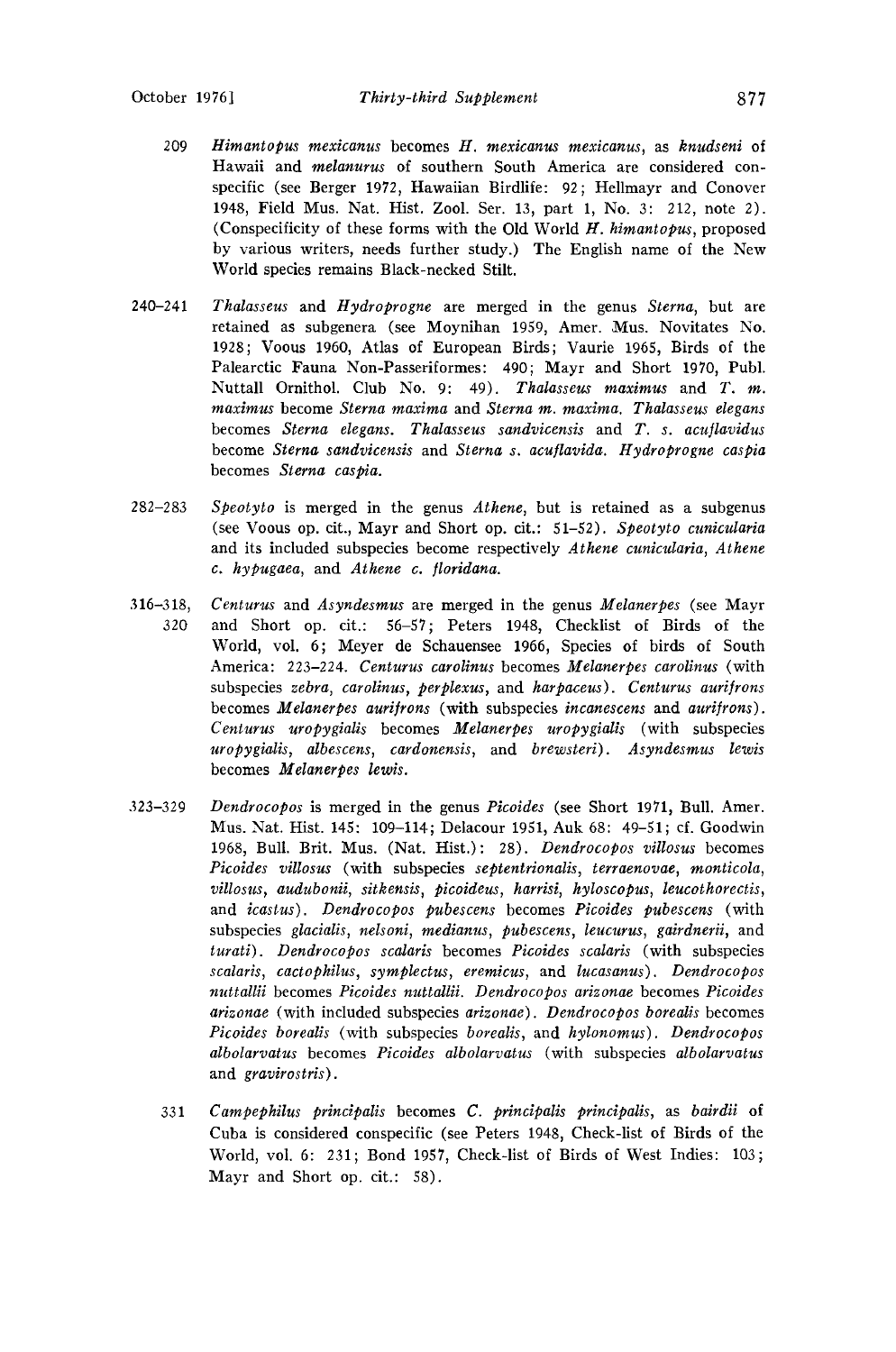- **380-381 Corvus cornix is considered conspecific with Corvus corone of much of Eurasia (Meise 1928, J. Ornithol. 76: 1-203; Vaurie 1959, Birds of the Palearctic Fauna, Passeriformes: 170-173). The species name becomes Corvus corone Linnaeus. C. cornix cornix becomes C. corone cornix. The English name for the combined species becomes Eurasian Crow, with "Hooded Crow" remaining available for the cornix groups and "Carrion Crow" for the corone group.**
- **390-391**  Parus atricristatus is considered conspecific with Parus bicolor (Dixon **1955, Univ. California Publ. Zool. 54: 125-206; Snow 1967, Check-list of Birds of the World, vol. 12: 122; cf. Sutton, Oklahoma Birds: 390-391).**  Parus atricristatus becomes P. bicolor atricristatus, with the binomen P. **bi½olor to be included in the name of other subspecies of the atricristatus group (paloduro, dysleptus, and sennetti). The English name for the combined species becomes Tufted Titmouse, with "Black-crested Titmouse" remaining available for the atricristatus group and "Eastern Tufted Titmouse" becoming available for nominate bicolor.** 
	- **417 Telmatodytes is merged in the genus Cistothorus (Hellmayr 1934, Field Mus. Nat. Hist. Zool. Sec. 13, part 7: 114, note 1; Paynter 1960, Check-list of Birds of the World, vol. 9: 391-395; Phillips et al. 1964, Birds of Arizona: 119). Telmatodytes palustris becomes Cistothorus palustris (with subspecies palustris, waynei, griseus, marianae, thryophilus, dissaeptus, iliacus, plesius, paludicola, and aestuarinus).**
	- **430 Turdus musicus becomes Turdus iliacus Linnaeus, Syst. Nat., 12th ed., 1766, p. 292, because Turdus musicus Linnaeus 1758 has been placed on**  the Official Index of Rejected and Invalidated Names in Zoology (Op. 551, **1959, Ops. Intern. Comm. Zool. Nomenclature 20: 199-200). T. musicus coburni and T. m. musicus become respectively T. iliacus coburni and T. i. iliacus.**
- **519-520 Septophaga picta is transferred to the genus Myioborus and becomes Myioborus pictus ; Septophaga plcta picta becomes Myioborus pictus pictus (see Parkes 1961, Wilson Bull. 73: 374-379; Lowery and Monroe 1968, Check-list of Birds of the World, vol. 14: 53; cf. Phillips et al. op. cit.: 161).**
- **537-538**  Cassidix is merged in the genus Quiscalus, but retained as a subgenus **(Blake 1968, Check-list of Birds of the World 187-192; Mayr and Short op. cit.: 77; see 32nd Suppl. 1973, Auk 90: 417). Cassldix major**  becomes *Quiscalus major* (with subspecies *major* and *torreyi*), and *Cassidix* **mexicanus becomes Quiscalus mexicanus (with subspecies nelsoni, monsoni, and prosopidicola).** 
	- **542 Tangavius is merged in the genus Molothrus (see Parkes and Blake 1965, Fieldiana: Zool., 44: 207-216; Blake 1968, Check-list of Birds of the**  World, vol. 14: 195-200; Mayr and Short op. cit.: 77). Tangavius aeneus becomes Molothrus aeneus (with Molothrus a. aeneus). The subspecies **name milleri being preoccupied in the genus Molothrus, Parkes and Blake (op. cit.: 211-212) supplied the replacement name loyei, so Tangavius a. milleri becomes Molothrus aencus loyei Parkes and Blake 1965.**